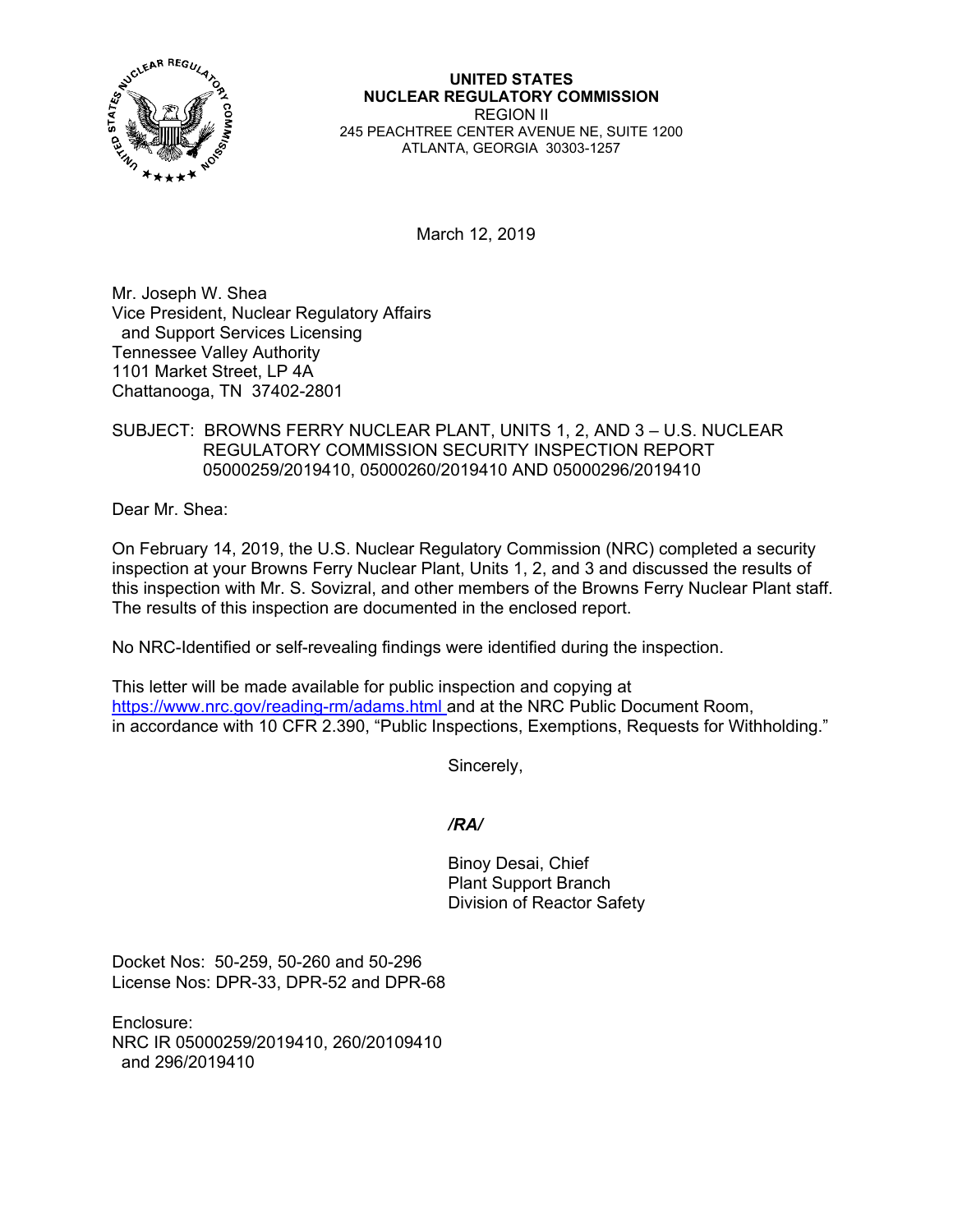cc: Mr. Glen E. Pry General Manager, Site Operations Browns Ferry Nuclear Plant Tennessee Valley Authority P.O. Box 2000 NAB 1A-BFN Decatur, AL 35609

Mr. Werner K. Paulhardt Plant Manager, Browns Ferry Nuclear Plant Tennessee Valley Authority P.O. Box 2000 POB 2C-BFN Decatur, AL 35609

Mr. James A. Kent Director, Plant Support Browns Ferry Nuclear Plant Tennessee Valley Authority P.O. Box 2000 NAB 1A-BFN Decatur, AL 35609

Mr. C. E. Glover Director, Nuclear Security (temp) Tennessee Valley Authority 1101 Market Street, LP 1A Chattanooga, TN 37402-2801

Mr. Steve Sovizral Senior Manager, Site Security Browns Ferry Nuclear Plant Tennessee Valley Authority P.O. Box 2000 PAB 2G-BFN Athens, AL 35609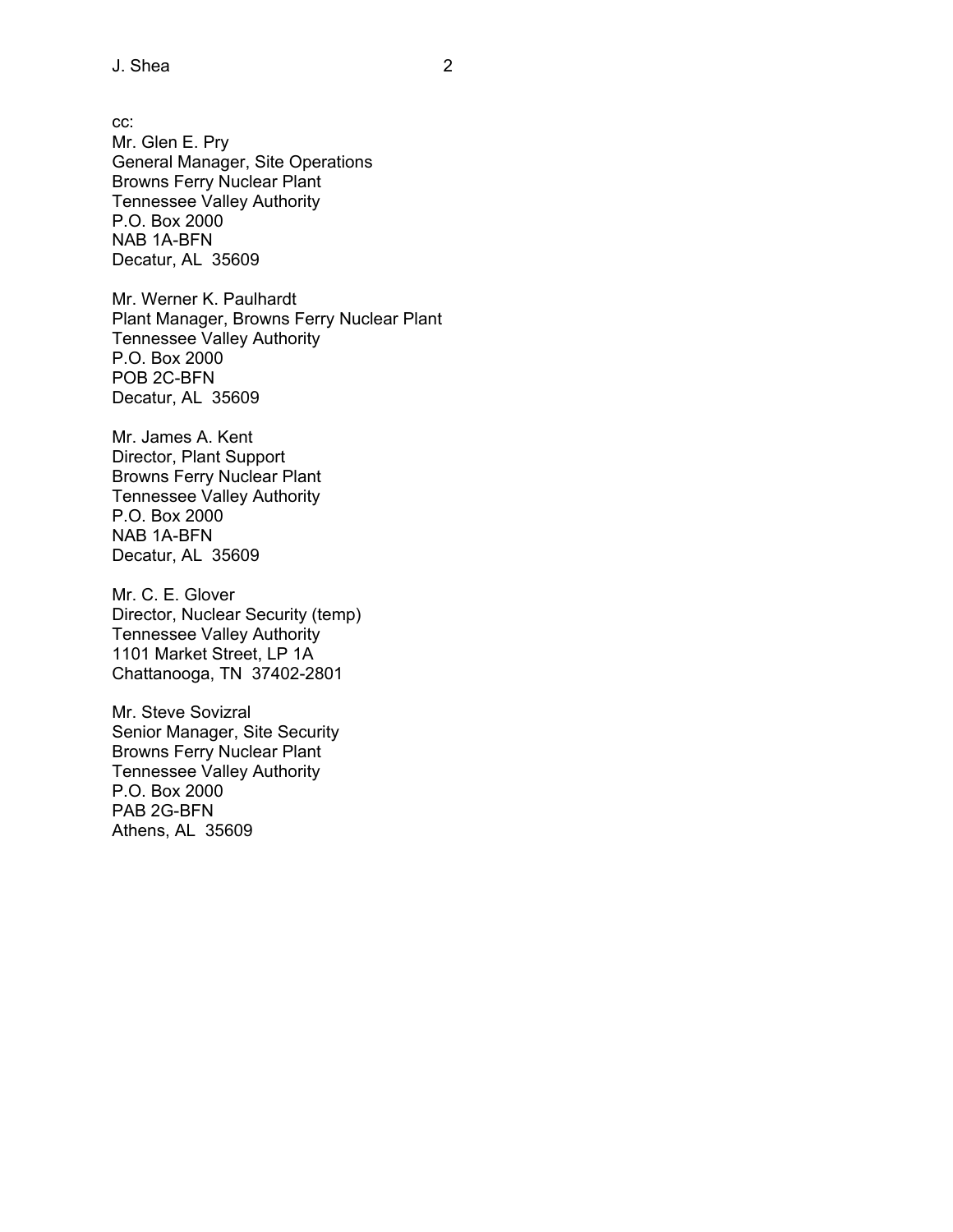J. Shea 3

SUBJECT: BROWNS FERRY NUCLEAR PLANT, UNITS 1, 2, AND 3 – U.S. NUCLEAR REGULATORY COMMISSION SECURITY INSPECTION REPORT 05000259/2019410, 05000260/2019410 AND 05000296/2019410 dated March 12, 2019

#### **DISTRIBUTION:**

N. Simonian, NSIR D. Huyck, NSIR Daryl Johnson, NSIR/DSO/SOSB Dante Johnson, NSIR/DSO/SPEB D. Ditto, NMSS J. Rubenstone, NMSS O. Lopez, RII, DRP S. Ninh, RII, SPE J. Seat, RII, PE T. Stephen, RII, SRI M. Kirk, RII, RI N. Hobbs, RII, RI S. Price, RII, ORA/RC K. Sloan, RII, EICS **RIDSNRRDIRS PUBLIC** 

\* See previous page for concurrence

 $\boxtimes$  PUBLICLY AVAILABLE  $\Box$  NON-PUBLICLY AVAILABLE  $\Box$  SENSITIVE  $\boxtimes$  NON-SENSITIVE

ADAMS: X Yes ACCESSION NUMBER: **ML 19072A032 X SUNSI REVIEW COMPLETE X FORM 665 ATTACHED** 

| <b>OFFICE</b>       | RII:DRS/PSB      | RII:DRS/PSB      | RII:DRS/PSB     | RII:DRP/BR5       | RII:DRS/PSB     |  |
|---------------------|------------------|------------------|-----------------|-------------------|-----------------|--|
| <b>ISIGNATURE</b>   | JXJ5             | JHW2             | <b>BBD</b>      | ORL               | <b>BBD</b>      |  |
| <b>INAME</b>        | Justice          | J. Wallo         | <b>B.</b> Desai | O. López-Santiago | <b>B.</b> Desai |  |
| <b>IDATE</b>        | 3/11/2019        | 11/2019<br>3/    | 3/11/2019       | 3/12/2019         | 3/ 12/2019      |  |
| <b>IE-MAIL COPY</b> | <b>YES</b><br>NΟ | <b>YES</b><br>NO | YES<br>NΟ       | YES<br>NO         | YES<br>NO       |  |

OFFICIAL RECORD COPY\*\*\*\*\*\*\*\*\*DOCUMENT NAME: G:\DRSII\PSBII\REACTORS\BROWNS FERRY\Reports\2019\Browns Ferry Insp Report 2019-410.docx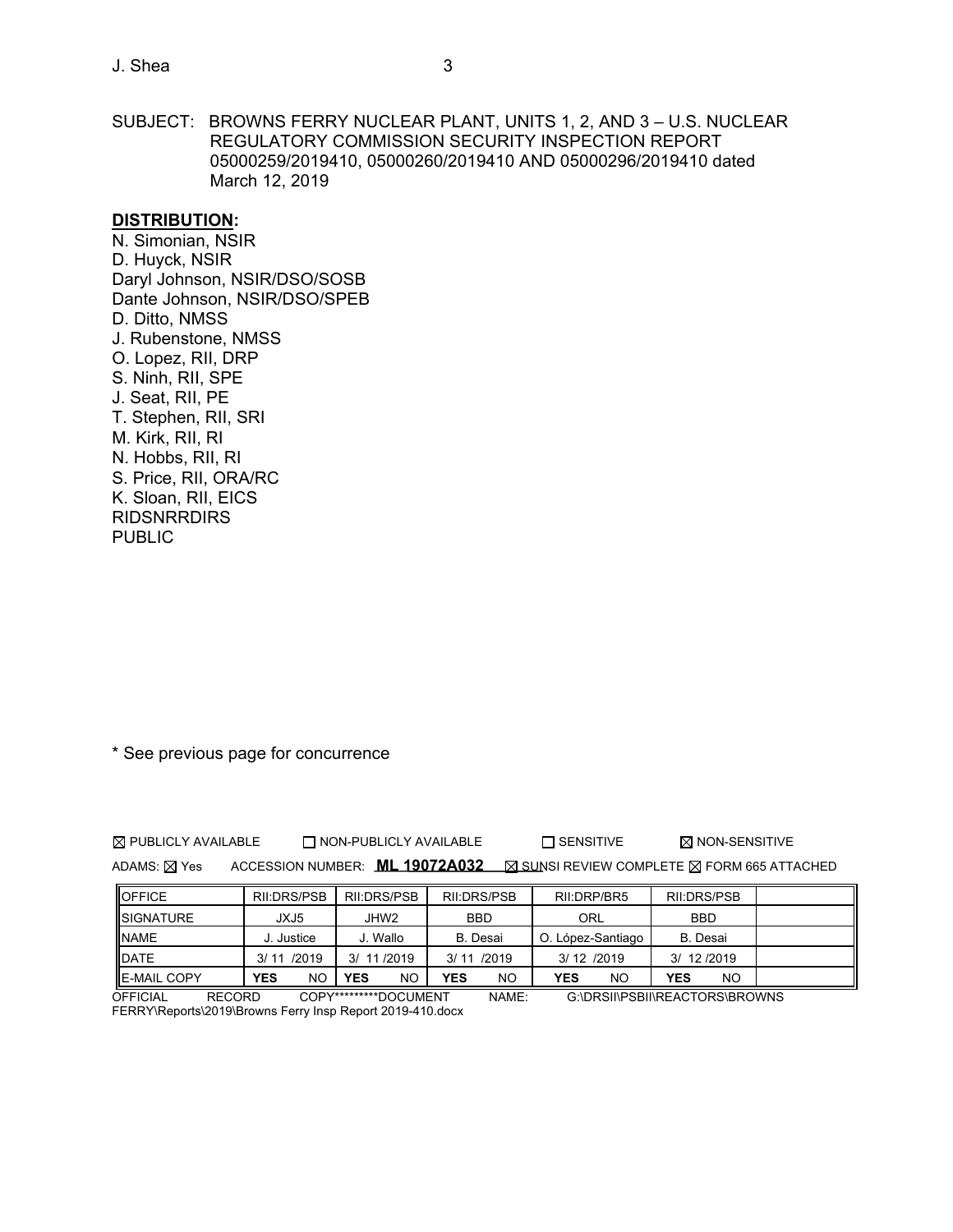# **U.S. NUCLEAR REGULATORY COMMISSION**

# **Inspection Report**

| Docket Nos:            | 05000259, 260, and 296                                                                      |
|------------------------|---------------------------------------------------------------------------------------------|
| License Numbers:       | DPR-33, DPR-52 and DPR-68                                                                   |
| <b>Report Numbers:</b> | 05000259/2019410, 260/2019410 and 296/2019410                                               |
| Enterprise Identifier: | I-2019-410-0013                                                                             |
| Licensee:              | Tennessee Valley Authority (TVA)                                                            |
| Facility:              | Browns Ferry Nuclear Station, Units 1, 2, and 3                                             |
| Location:              | Athens, Alabama                                                                             |
| Dates:                 | February 11 - 14, 2019                                                                      |
| Inspectors:            | Jon Wallo, Senior Physical Security Inspector<br>Jared Justice, Physical Security Inspector |
| Approved by:           | Binoy Desai, Chief<br><b>Plant Support Branch</b><br>Division of Reactor Safety             |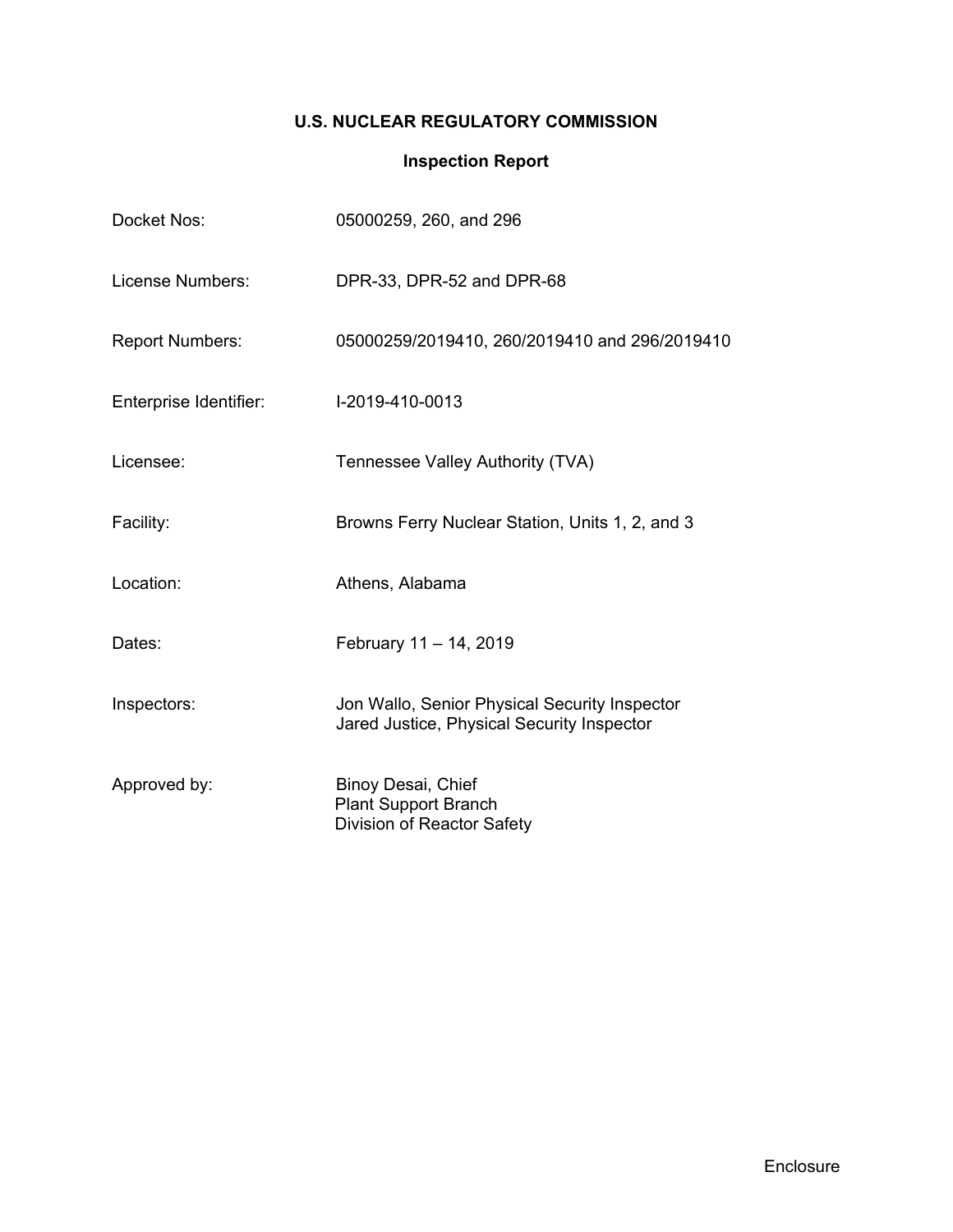#### **SUMMARY**

The U.S. Nuclear Regulatory Commission (NRC) continued monitoring the licensee's performance by conducting a Baseline Security Inspection at Browns Ferry Nuclear Plant, in accordance with the Reactor Oversight Process. The Reactor Oversight Process is the NRC's program for overseeing the safe operation of commercial nuclear power reactors. Refer to https://www.nrc.gov/reactors/operating/oversight.html for more information. NRC and self-revealed findings, violations, and additional items are summarized in the table below.

# **List of Findings and Violations**

No findings were identified.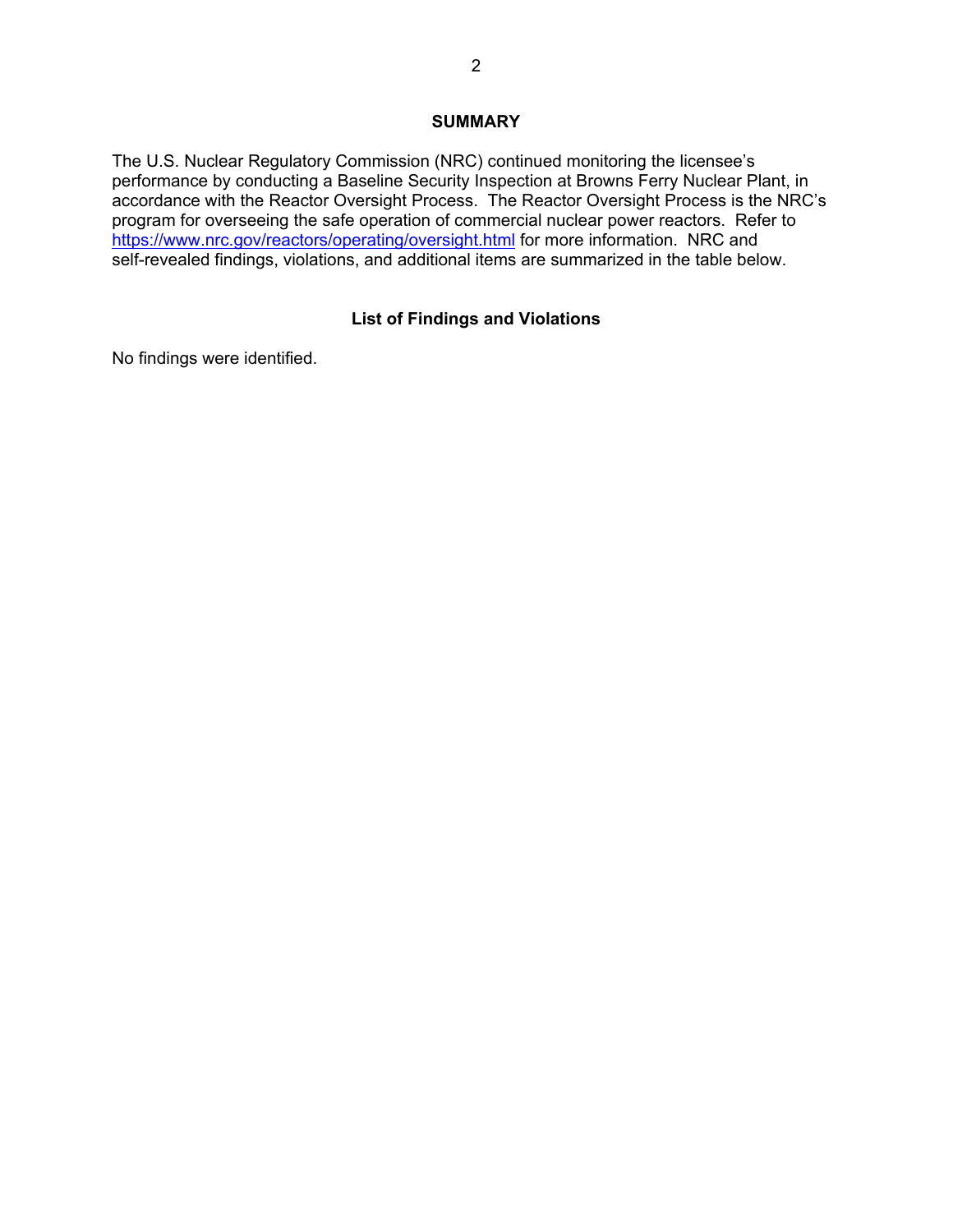#### **INSPECTION SCOPE**

Inspections were conducted using the appropriate portions of the inspection procedures (IPs) in effect at the beginning of the inspection unless otherwise noted. Samples were declared complete when the IP requirements most appropriate to the inspection activity were met consistent with Inspection Manual Chapter (IMC) 2201, "Security Inspection Program for Commercial Nuclear Power Reactors." The inspectors reviewed selected procedures and records, observed activities, and interviewed personnel to assess licensee performance and compliance with Commission rules and regulations, license conditions, site procedures, and standards.

### **SAFEGUARDS**

# 71130.02 – Access Control (1 Sample)

The inspectors evaluated the security access control program. The following elements were evaluated from this IP dated January 1, 2019.

| Tier I:   | all 19 requirements                                         |
|-----------|-------------------------------------------------------------|
| Tier II:  | 10 Requirements 02.06 (a, b, c) 02.08 (a, b, c, e, f, g, h) |
| Tier III: | 1 Requirement 02.09(a)                                      |

### **OTHER ACTIVITIES – BASELINE**

#### 71151 - Performance Indicator Verification (1 Sample)

The inspectors verified licensee performance indicators submittals listed below for the period from January 1, 2018, through February 14, 2019. The following elements were evaluated from this IP dated January 1, 2017.

Protected Area Security Equipment Performance Index

#### **EXIT MEETINGS AND DEBRIEFS**

On February 14, 2019, the inspectors presented the Baseline Security Inspection results to Mr. S. Sovizral and other members of the licensee staff.